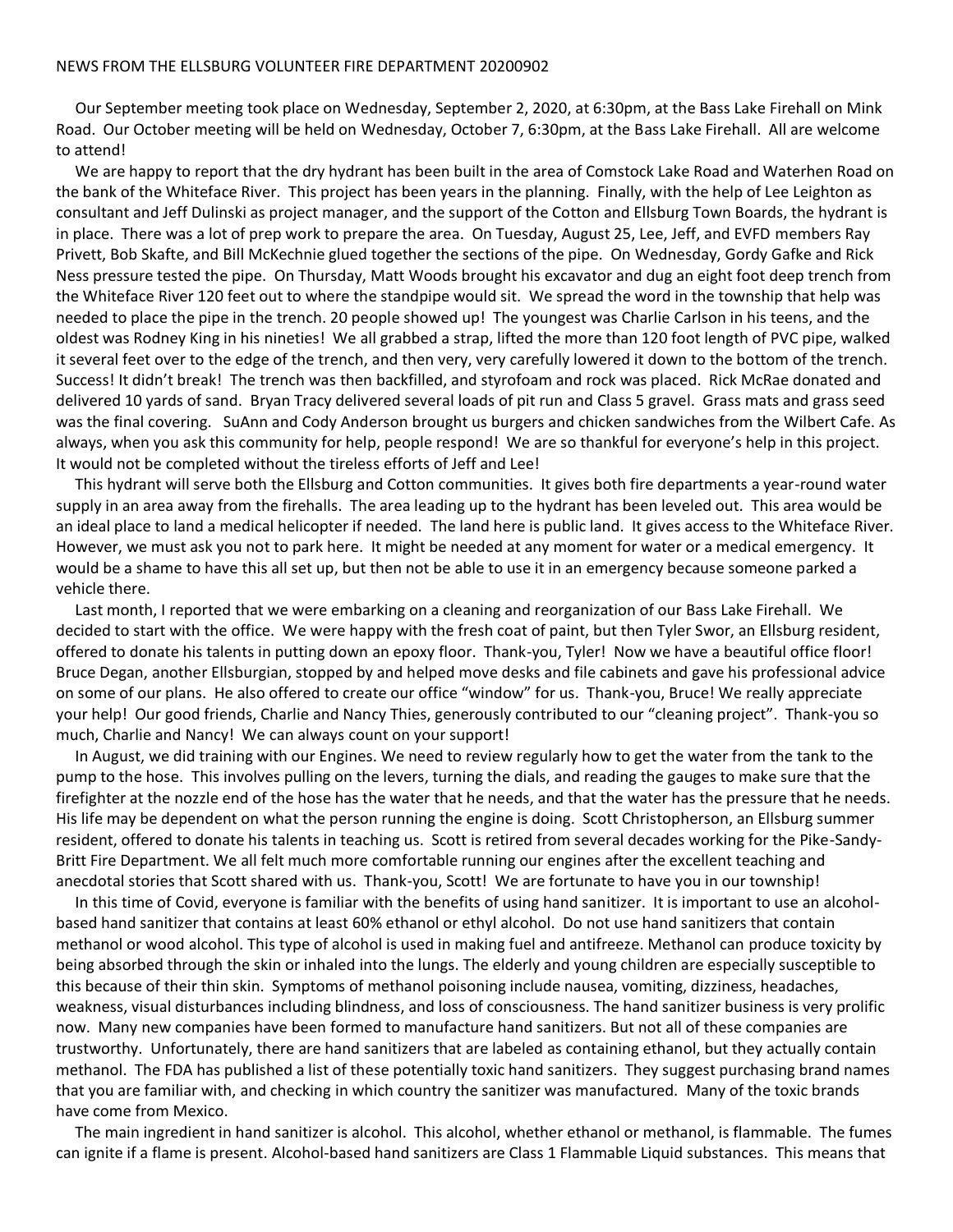they have a flash point of less than 100 degrees. You must make sure that the sanitizer on your hands has completely dried before lighting anything or handling fire. People have suffered severe burns from lighting a candle, a gas stove, or a cigarette immediately after using hand sanitizer. The most dangerous time is when the hands are still wet, or even damp. If hand sanitizer is spilled, all ignition sources must be immediately removed, and the sanitizer must be quickly cleaned up with water. Store hand sanitizers away from heat, open flames, and electrical outlets, switches or equipment. Hand sanitizer is good, but so is soap and water.

 Fall is a good time to check your chimney and get it cleaned out before the heating season is in full swing. Creosote, the byproduct of wood combustion that sticks to the inside of your chimney, is highly combustible. A fire in the chimney can spark a fire on your roof, in your walls, and back in the room where the fireplace or wood stove is located. Take the time to clean your chimney now.

 Fire Prevention Week this year is October 4-10. This year's theme is "Serve up Fire Safety in the Kitchen". Cooking is the main cause of home fires. MN has recorded 37 fire fatalities so far this year. Last year, there were 28 fatalities. It has been suggested that the coronavirus and stay-at-home mandates have encouraged more people to cook at home and that this is the cause of the increase in fires and fatalities. The main cause of kitchen fires is people forgetting that they have something cooking on the stove or in the oven. They walk out of the kitchen for "just a minute". Then they get distracted by something or someone and that minute turns into 10 minutes. By the time they return, the pot has boiled over, or the grease in the pan has overheated and the stove is now on fire. Turn the burner off if you need to leave the kitchen while cooking. Make sure that the handles of your pots and pans are turned inward so that your child can not reach up and grab it off of the stove.

Preventing home fires is a 24/7/365 responsibility. Be aware of dangers associated with what you are doing. Be aware of where your children are, and what they are doing. Install smoke alarms inside and outside of all sleeping areas, and on every level of the home. Check them monthly. Change batteries twice a year. Fall is a good time to do this. Replace any smoke alarm that is over 8 years old. Be fire safe, but if you need us call 911. We will be there to help!

Thank-you to these volunteers for helping with the dry hydrant project:

Jeff Dulinski Lee Leighton Gordy Gafke Larry Anderson Arrlette Krog Charlie Carlson Arnold Carlson Constance Johnston Bob Skafte Ray Privett Bill McKechnie Loren D. Mesedahl Rodney King Heidi Yokel Debbie Holmgron Kevin Holmgron Nick Anderson Bob DeRoche Jr. Jeff Bachke SuAnn Anderson Cody Anderson Matt Woods Rick McRae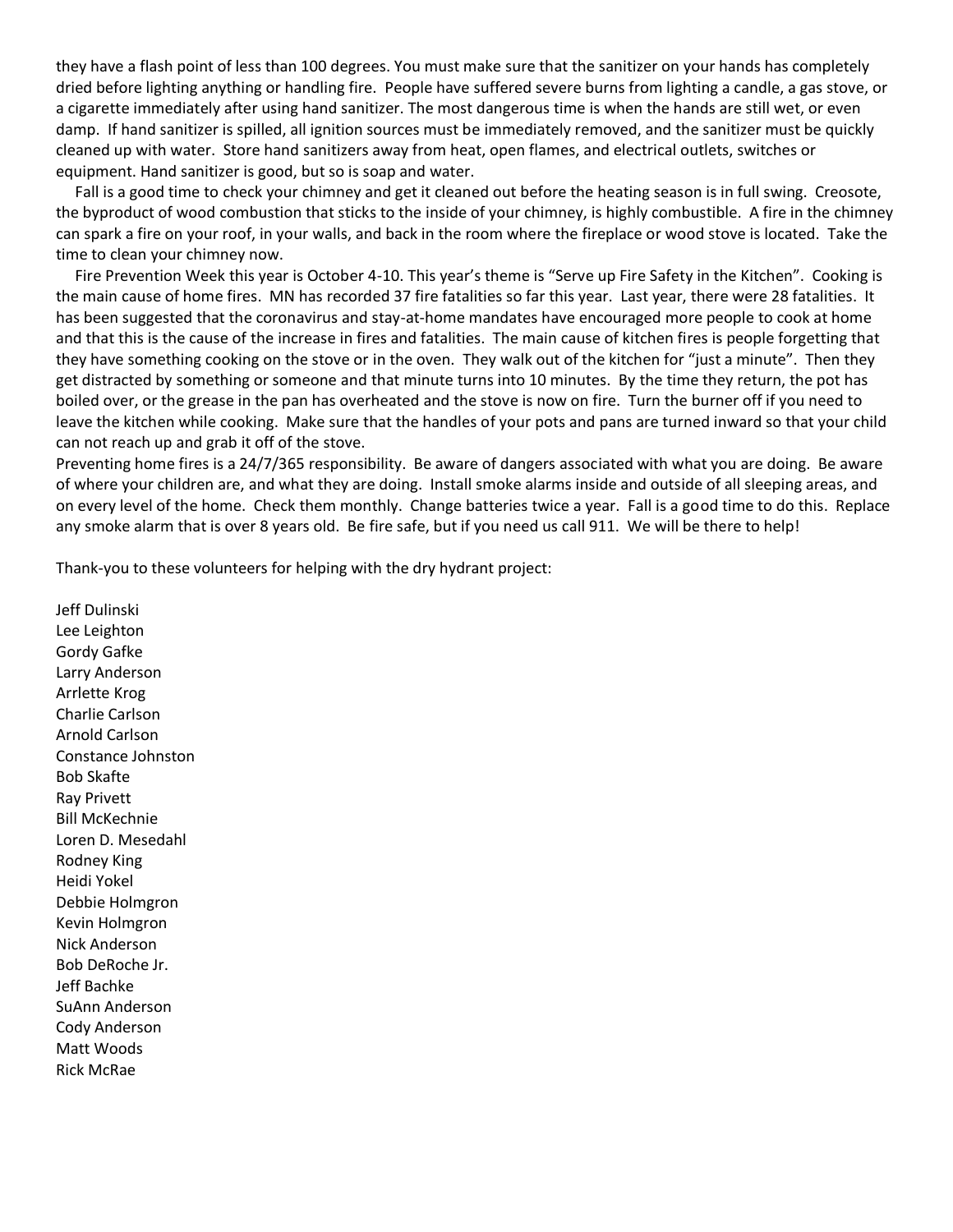